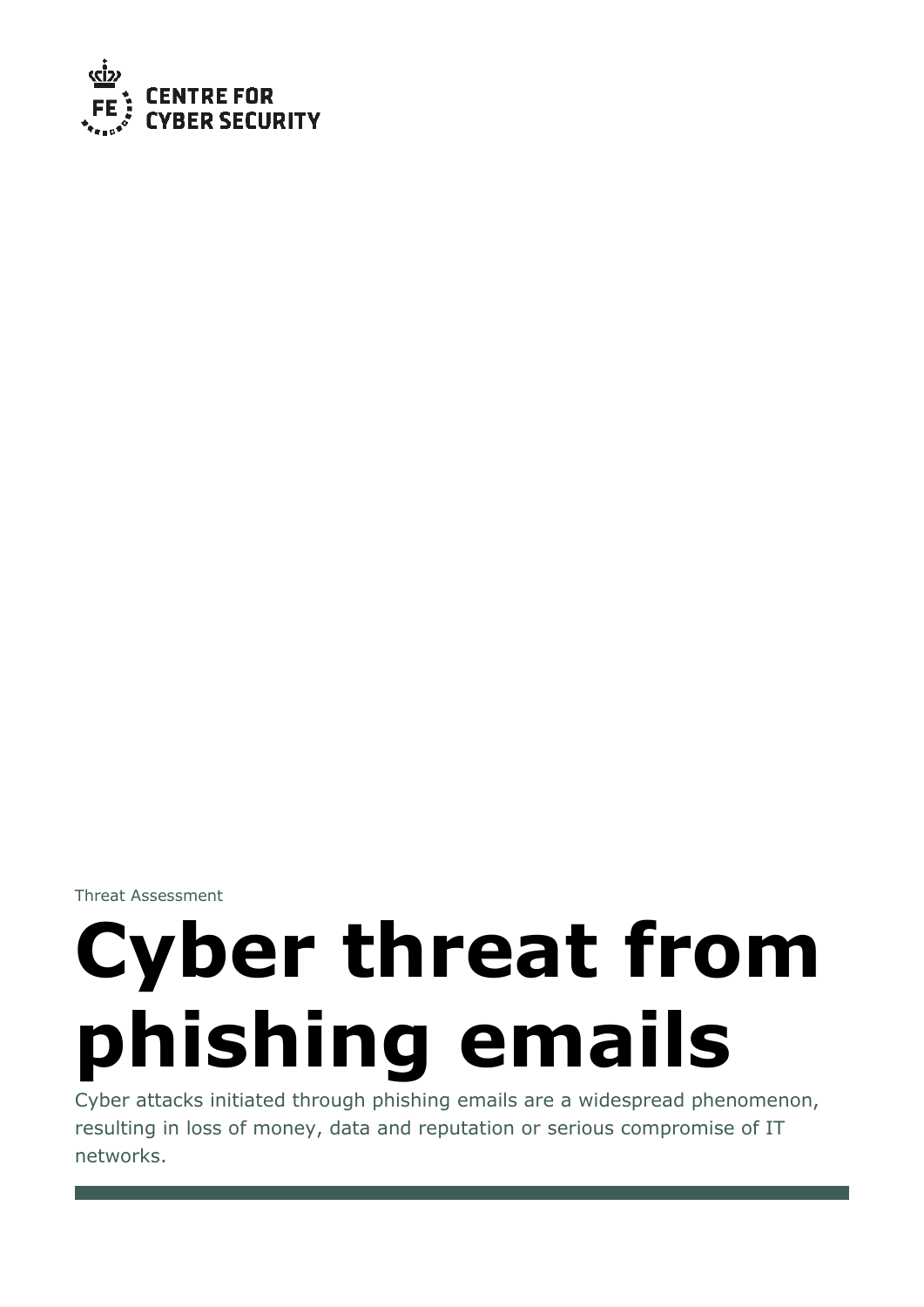# **Table of Content**

| Hackers are often technically skilled and understand human nature 7 |  |
|---------------------------------------------------------------------|--|
|                                                                     |  |
|                                                                     |  |
|                                                                     |  |
|                                                                     |  |
|                                                                     |  |
|                                                                     |  |
|                                                                     |  |
|                                                                     |  |
| Plethora of new top-level domains exploited for phishing  15        |  |
|                                                                     |  |
|                                                                     |  |
|                                                                     |  |



Kastellet 30 2100 København Ø Phone: + 45 3332 5580 Email: cfcs@cfcs.dk

1. edition December 2020.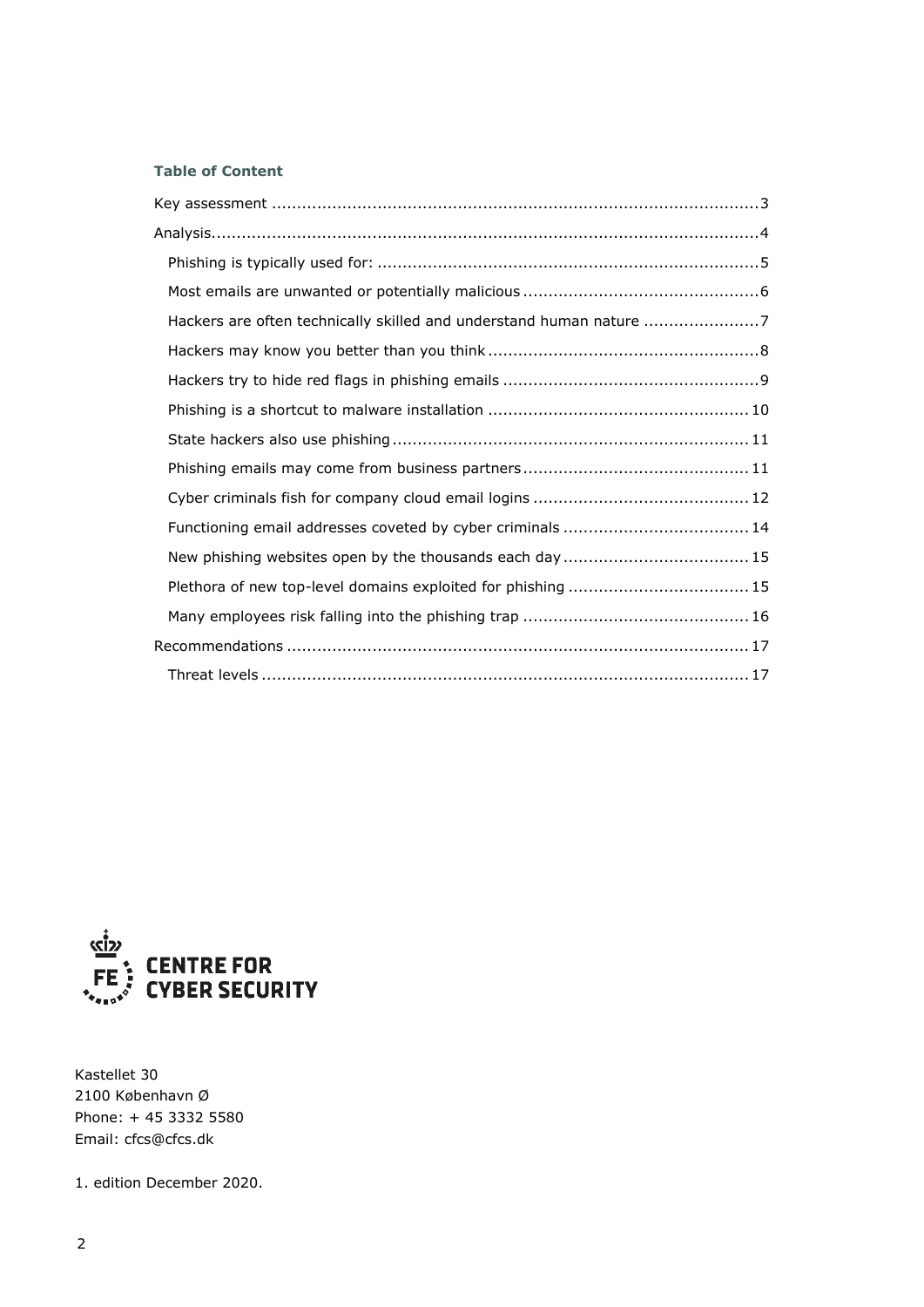# <span id="page-2-0"></span>**Key assessment**

Cyber attacks initiated through phishing emails are a widespread phenomenon, resulting in loss of money, data and reputation or serious compromise of IT networks with public authorities and private companies. Keeping a high level of threat awareness and introducing appropriate counter measures are thus essential.

- The CFCS assesses that phishing through emails is a persistent and serious cyber threat to all public authorities, private companies and citizens in Denmark.
- Today, most cyber attacks likely start off with a phishing email.
- The CFCS assesses that as much as 80 per cent of the emails organizations receive from senders outside the organization are unsolicited or even malicious and that larger organizations receive phishing emails on a daily basis.
- Phishing is used by cyber criminals and state hackers alike. The CFCS assesses that most phishing emails are sent by organized criminals who also provide infrastructure, tools and services in support of phishing.
- Phishing attacks could potentially have a detrimental impact on society if they target authorities or companies that perform critical functions, provide essential services, etc.
- The CFCS assesses that most phishing emails point to fake websites that mimic legitimate sites. Closing or blocking access to websites can remove the harmful effect of the specific phishing email.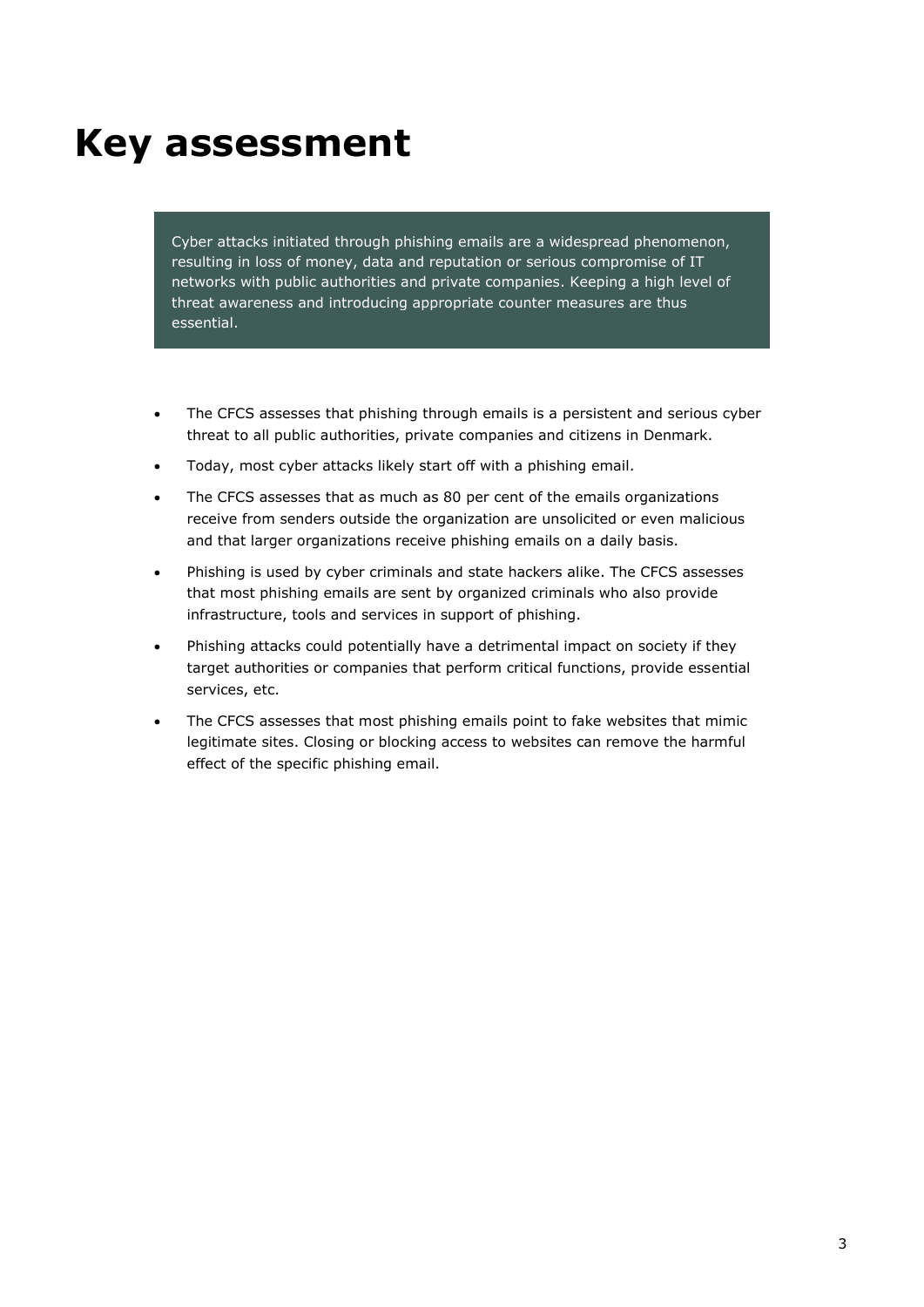# <span id="page-3-0"></span>**Analysis**

The CFCS assesses that phishing via emails poses a persistent and serious threat to all public authorities, private companies and citizens in Denmark.

Communication by email is used by virtually all public authorities, private companies and citizens in Denmark. Without special technical competencies, hackers can use emails to compromise organizations or private individuals, making it attractive for hackers to intersperse fake and malicious emails in the stream of legitimate ones. The CFCS assesses that today most cyber attacks start off with a phishing email.

Most phishing attacks are opportunistic, meaning that everyone with an email account is a potential phishing target.

The volume of phishing emails that creep into organization inboxes is so substantial that attempts at compromise through fake and malicious emails for many organizations are a daily occurrence.

In addition to the direct threat of compromise, phishing also generally erodes the trust in emails, resulting in legitimate emails sometimes being mistaken for phishing.

#### **Phishing**

Phishing is an attempt to trick an email recipient into inadvertently passing on personal and other protection-worthy information, or giving unauthorized access to, for example, IT systems.

Often, the perpetrator uses simple social engineering tactics to lure victims into clicking a malicious link leading to false websites or opening malware-infected files.

Phishing emails are often sent as bulk email to a large number of random recipients without being customized to individual recipients.

#### **Spear phishing**

Spear phishing is a targeted attempt to trick one or more specific victims into passing on personal or other protection-worthy information, or giving unauthorized access to, for example, IT systems. Spear phishing is conducted through, for instance, email.

Spear phishing often uses sophisticated social engineering techniques to customize the content to a specific victim. Communication is typically customized to appear particularly relevant, convincing and credible to the recipient, for instant by using their name or other personal information gathered through prior reconnaissance.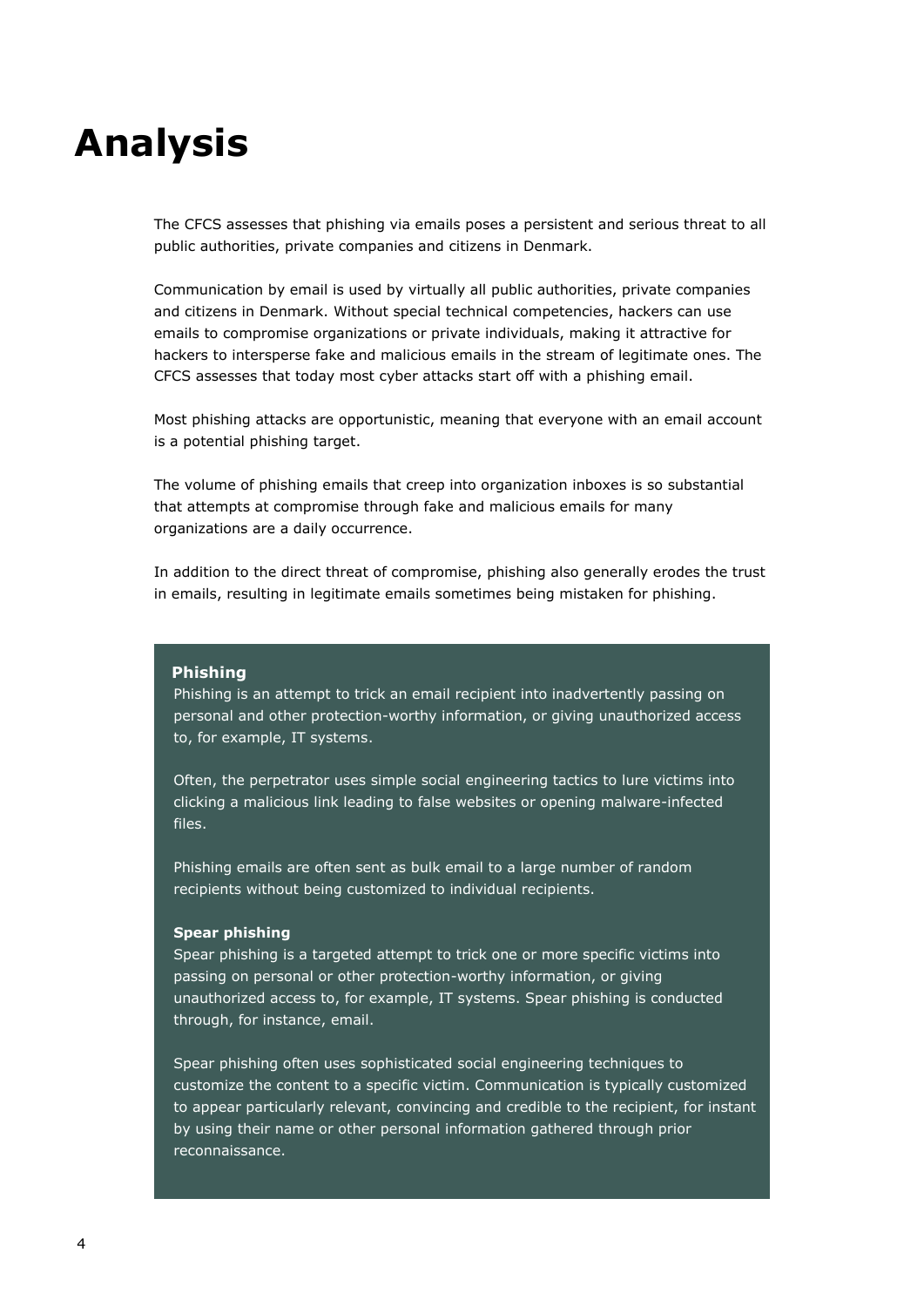Even though spear phishing resembles phishing, the key difference between the two is that the victims of the former are not random but handpicked.

Phishing is used across a variety of hackers – from the less advanced cyber criminals, who work alone, to organized criminal groups. Common to both hacker types is that financial gain is their end goal. Phishing is also used in connection with cyber espionage with the purpose of gleaning information of financial, military or political relevance.

#### <span id="page-4-0"></span>**Phishing is typically used for:**

- Theft of username and password to Internet services such as email accounts, social media, web shops, etc.
- Theft of debit card information.
- Business Email Compromise (BEC) fraud in which the victim is lured into transferring money to criminals.
- Installation of malware on victim computers.
- Establishing a foothold in IT networks as launch pad for further compromise.
- Theft of sensitive or protection-worthy information.
- Theft of NemID information (unique to Denmark).

The information hackers obtain through phishing is exploited by the hackers themselves, is sold or leaked to the detriment of the victim. The information may also be passed on to a third party, for instance in connection with cyber espionage.

The methods used in phishing are also employed in connection with text messages or phone calls, in which case the methods are called smishing and vishing respectively. A common feature between the three methods is a weakness in the underlying technology making it possible for the perpetrator to spoof his identity. Of these three methods, phishing through emails is particularly dangerous to public authorities and private companies. The reason is that the employee email clients are connected to the internal IT network whereby a phishing attack may infect the IT network with malware.

#### **Smishing**

Smishing is phishing attempts through text messages. Typically, the text message will try to lure the recipient into entering a website to confirm passwords or debit card information or to download a harmful app. The victim may also be tricked into calling a phone number that the perpetrator will then use to continue their scam.

# **Vishing**

Vishing is phishing attempt through phone calls. The caller may tell the victim that they have won a prize and that they must give their personal details in order to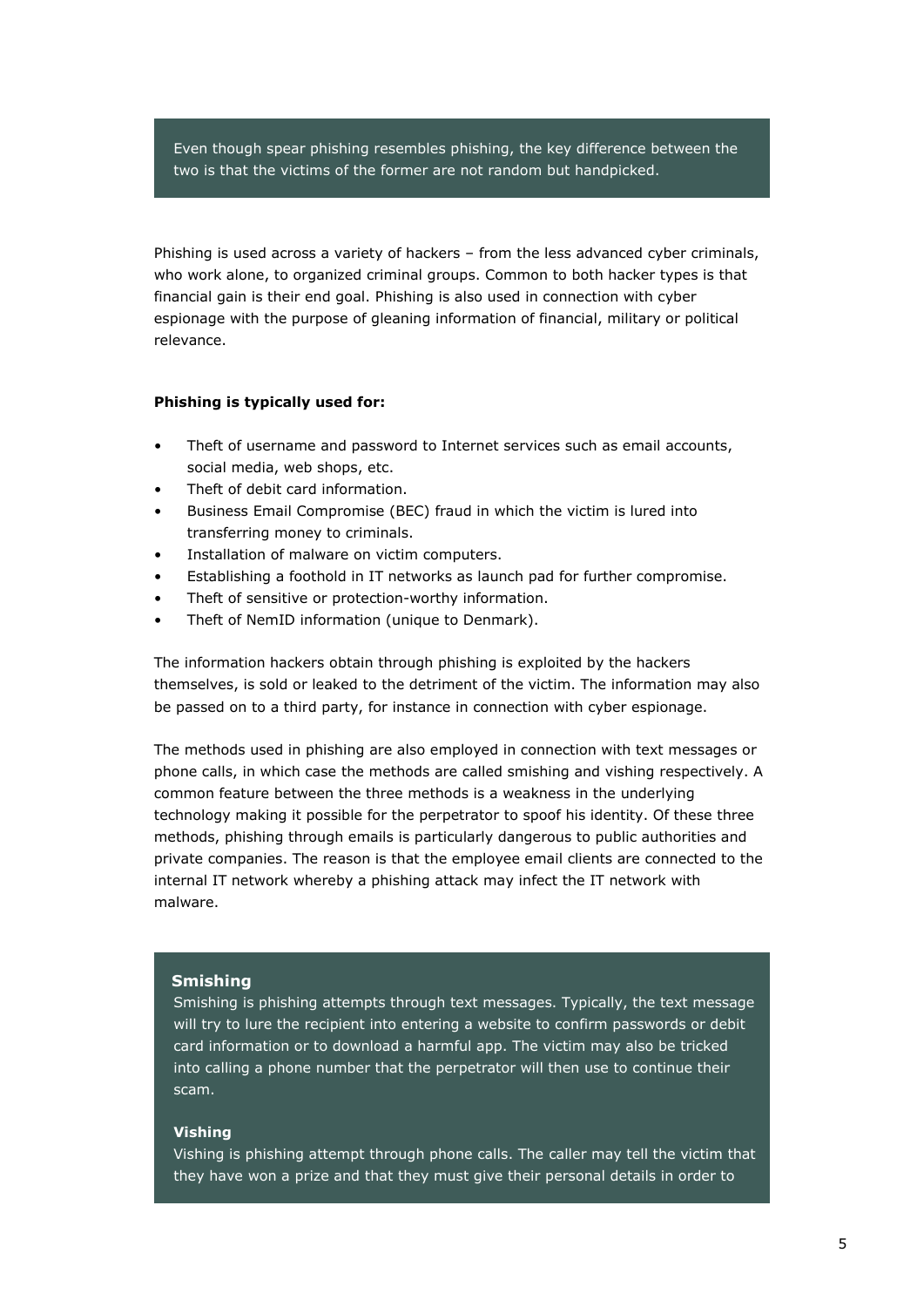receive it. The caller may also claim that there are security problems related to the victim's computer, debit card or bank account, and that they must share their personal information or passwords in order for the problem to be solved.

#### <span id="page-5-0"></span>**Most emails are unwanted or potentially malicious**

Each day, Danish private companies and public authorities receive millions of emails. The CFCS assesses that as much as 80 per cent of such emails are unwanted or potentially malicious. The high volume of phishing emails shows that cyber attacks through phishing are a persistent threat.

Due to the extent of unwanted and malicious emails, most email services and companies use different email filters whose criteria determine whether to let an email through to the recipient, to reject it, or to keep it quarantined until approved by the recipient.

As it can be difficult to univocally identify a phishing email, and to eliminate the risk of rejecting legitimate emails, the filter usually only rejects emails assigned with a high spam or malware score. Consequently, email filters will not be able to intercept all phishing emails.

Tests conducted by IT security companies have proved that as many as every tenth phishing email escapes the standard email filter.

The most common reason for emails to be rejected is that the sender domain or IP address is known for sending unsolicited advertisements or phishing emails. Other emails are rejected as they contain known malware or links to known malicious websites. More advanced filters try to detect yet unknown phishing emails and malware by searching for text, fragments of code or acts indicating malicious content.

Domain-based Message Authentication, Reporting and Conformance (DMARC) is an email validation system used by an increasing number of organizations. This system can protect an organization's domains against abuse in phishing attacks. On the recipient side, DMARC rejects emails sent from email servers that are not affiliated with the organization featuring as the sender of the email. This is a tell-tale sign that the sender is not who they pretend to be, suggesting that the email may fall into the phishing category.

Most employers allow their staff to access private email accounts via company computers. Such emails do not pass through the company's email filter. As a result, the company, more or less deliberately, chooses to trust that the public mail service in question uses an email filter and that this filter is effective.

An organization may get an overview of the threat from phishing by looking at the number of emails rejected by its email filter.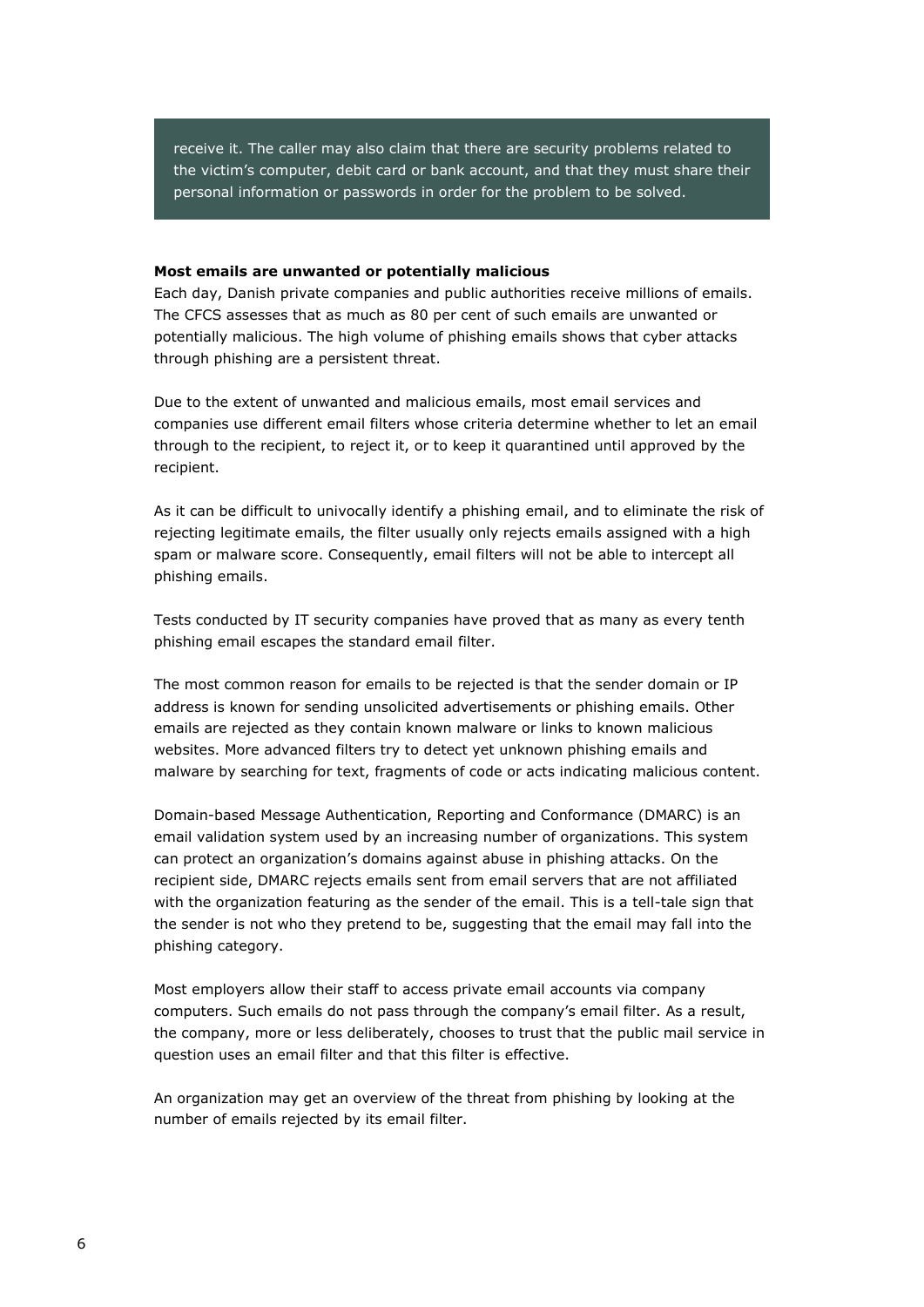#### **Covid-19 is exploited in phishing emails**

The Covid-19 pandemic is a case in point of how cyber criminals exploit citizens' curiosity or fear and their thirst for information. The Covid-19 pandemic has thus been the topic of several phishing campaigns and fake websites directed against Denmark.

On 2 April 2020, the L 157 bill entered into force, giving Danish Police the power to order telecommunications providers to block the access to malicious websites related to the Covid-19-pandemic. Subsequently, the CFCS has continually submitted information on phishing websites to the police, resulting in the blocking of more than 30 sites (late September 2020) targeting Denmark.

In addition the CFCS has identified a three digit number of other fake websites trying to lure NemID, debit cards and passwords from Danish citizens. In an attempt to remove these websites the CFCS makes contact to the hosting providers renting out server space to the criminals. Unfortunately this process is often slow and not always successful.

CFCS assesses that in future, cyber criminals will also try to exploit state compensation schemes as a theme in phishing emails.

As more people have started working from home, staff have started using new tools facilitating remote access and online cooperation. Hackers have pounced on this new opportunity, launching phishing campaigns that try to steal access to the tools. As staff are unfamiliar with the new tools, they are easier to scam using phishing emails.

CFCS assesses that overall, Covid-19 has not triggered a general increase in the cyber threat against Denmark, though some of the actors already using phishing have been quick to exploit the pandemic as lures in their phishing emails.

#### <span id="page-6-0"></span>**Hackers are often technically skilled and understand human nature**

Before a phishing email can inflict the damage intended, it has to pass a minimum of two obstacles, one being the email filter, the other being the person deciding whether or not to click on an attachment.

Hackers know how email filters and humans react to emails. It is thus a constant race between hackers on the one side trying to exploit vulnerabilities and security companies working to detect and block phishing emails and companies training their staff in phishing email detection on the other.

New ways to avoid email filters are quick to spread in hacker circles and via IT security companies in their warnings to the public against the new methods. Below are examples of ways used by hackers to evade email filters: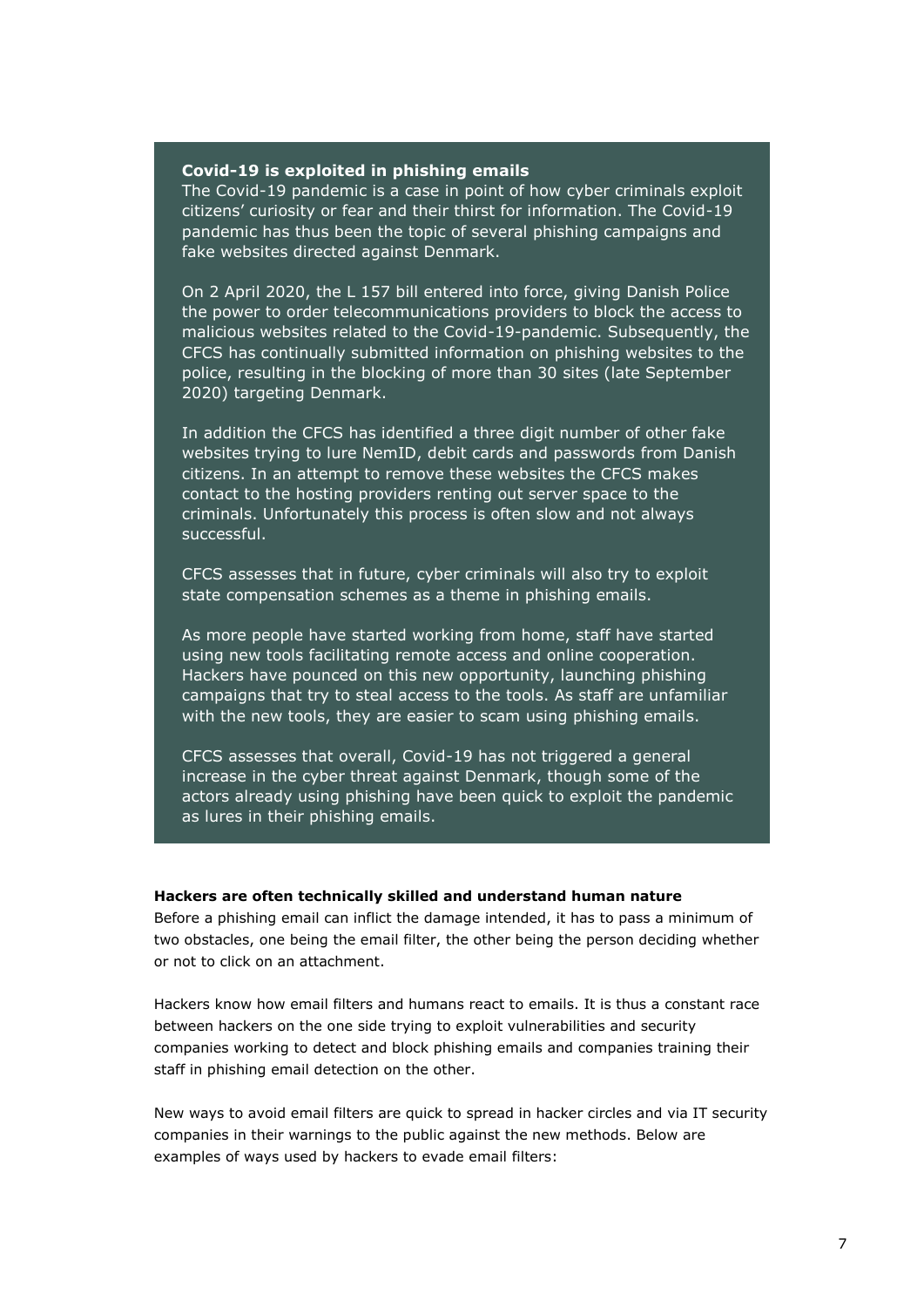- Phishing emails are sent from accounts created with free email services. Hackers can simply create new accounts if the old ones are blocked or deactivated by the service provider.
- Phishing emails are sent from legitimate but compromised email accounts that have no previous history of sending unwanted or malicious emails.
- Phishing is sent from botnets a string of Internet-connected computers and other devices infected by malware, facilitating central control by a hacker. A botnet hides the identity of the email originator, sending phishing emails from domains and IP addresses that have not yet been blocked by the email filter.
- At regular intervals, a phishing website is moved to a new domain that has not yet been identified and blocked by the email filter.
- Malicious files are placed on a legitimate file sharing site. A link inside the phishing email then opens the file when the recipient clicks on the link.
- Malicious files are camouflaged or compressed, for instance in a zip archive, making them not immediately recognisable or analysable to the email filter. However, many email filters quarantine emails containing compressed files until the recipient has accepted them.
- The phishing email contains a link to a legitimate but compromised website that redirects visitors to a malicious website.
- A malicious link is embedded in an attached file or is disguised as a QR code or through a service that abbreviates and changes the name of the link such as Bitly.com.
- The text in the phishing email is inserted as an image, preventing immediate analysis by the email filter.

# <span id="page-7-0"></span>**Hackers may know you better than you think**

Spear phishing is used for targeted attacks on specific individuals, groups or organizations of special interest to the hacker. Instead of sending out a large number of identical emails, the attacker customizes the attack to fewer but more specific recipients with the hope that more of the recipients will open the email. Spear phishing is used in, for example, BEC fraud and cyber espionage.

Spear phishing generally requires that the sender has gathered some knowledge about the recipient such as personal or professional circumstances and interests. Such knowledge can be obtained by searching for information on social media and websites. Occasionally, the hacker obtains knowledge of the recipient through more aggressive techniques. Citing shared interests or mutual professional experience, the hacker manages to create a relationship of trust with the victim. Contact to the victim may be initiated through social media such as LinkedIn and Facebook.

A spear phishing email may contain information and links to subjects that are of interest to the target – professionally or personally – while links and documents may be false and malicious.

The cut-off point between phishing and spear phishing is not always clear. The most obvious feature separating spear phishing and phishing is that the victims of the former are not random but carefully selected.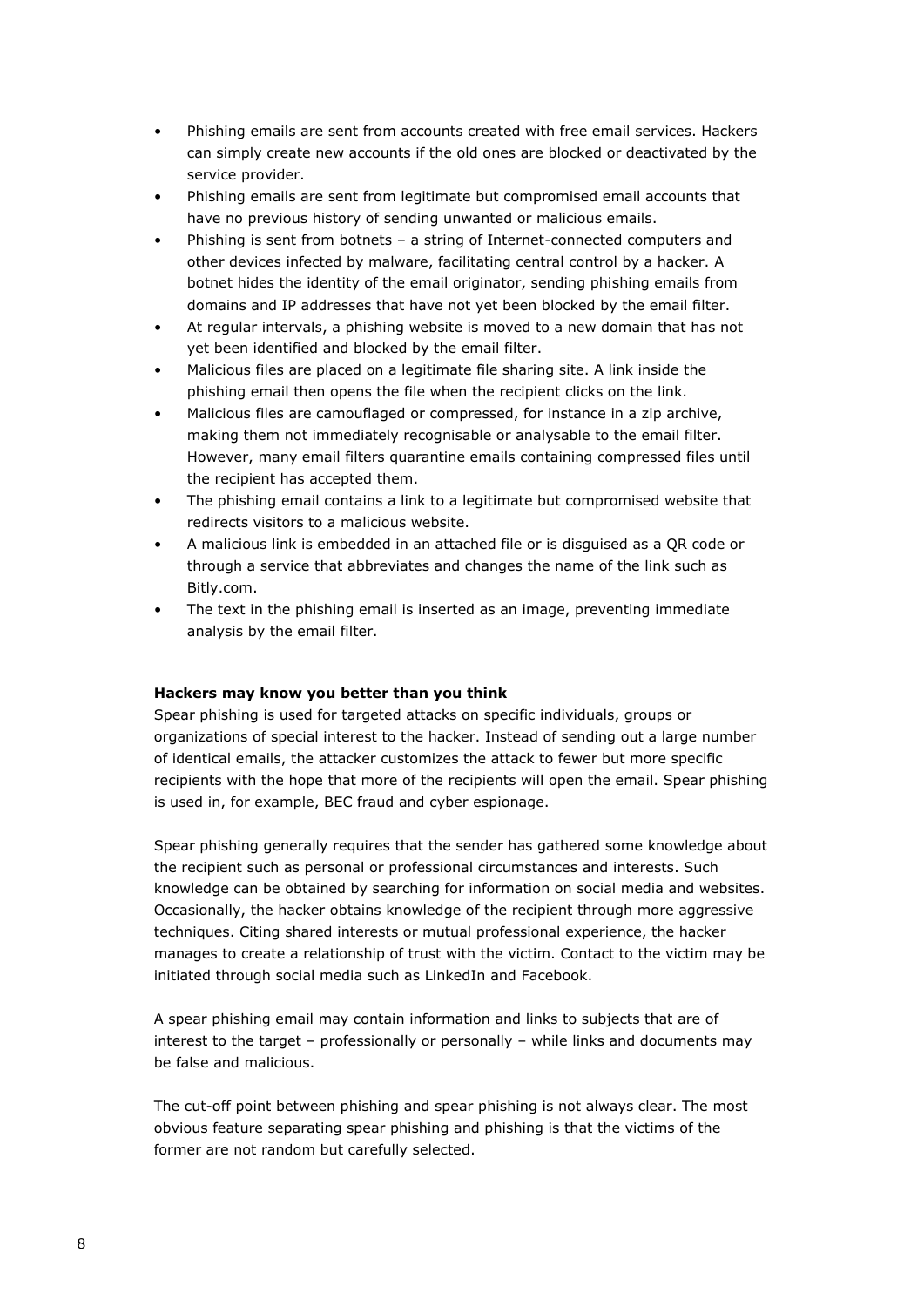#### **Sextortion emails**

Sextortion emails fall into the group of emails that resemble spear phishing but whose victims are random. Typically, the hacker has gained access to leaked email addresses and associated passwords of totally random individuals. The hacker references a genuine password associated with the recipients' email accounts.

Subsequently, the hacker claims to have recorded compromising footage of the recipient through their webcam. The leaked password is intended to convince the recipient that the claim is true. The hacker then threatens to leak the footage if money is not transferred. Unless the email does in fact contain footage of the recipient, it is in all probability a bluff and the hacker thus holds no compromising footage.

Some hackers target their spear phishing emails against executives or IT staff. The former can be exploited in BEC fraud campaigns, while the latter often have administrative rights, making it easy to install malware on their computer. IT staff may also have access to network tools that the attacker can exploit to move deeper into the organization's network once the malware has been installed on the victim's computer.

## <span id="page-8-0"></span>**Hackers try to hide red flags in phishing emails**

As phishing awareness is generally increasing, alert employees are often able to recognize less sophisticated phishing emails. As a result, many hackers have grown more creative, shifting to so-called social engineering tactics to make the recipient overlook any red flags in a phishing email.

Social engineering is an attack technique in which the attacker uses psychological techniques to win the trust of the victim, who can subsequently be manipulated into acts they would otherwise not have performed, including unknowingly passing on sensitive or classified information. Phishing emails often exploit a person's habitual behaviour, trust in authorities, curiosity or helpfulness.

#### **Examples of social engineering in phishing emails**

The email is in perfect, or almost perfect, Danish, making the recipient feel at ease and adding to its air of legitimacy.

The email purports to be from a private company or public authority that the recipient trusts, a trust that will then extend to include the email. Email was invented in a time when IT security was not yet a priority. Consequently, it is possible to enter a fake sender address in an email.

The email contains images and logos of established organizations, creating the impression of a genuine identity and creating a sense of trust in its content.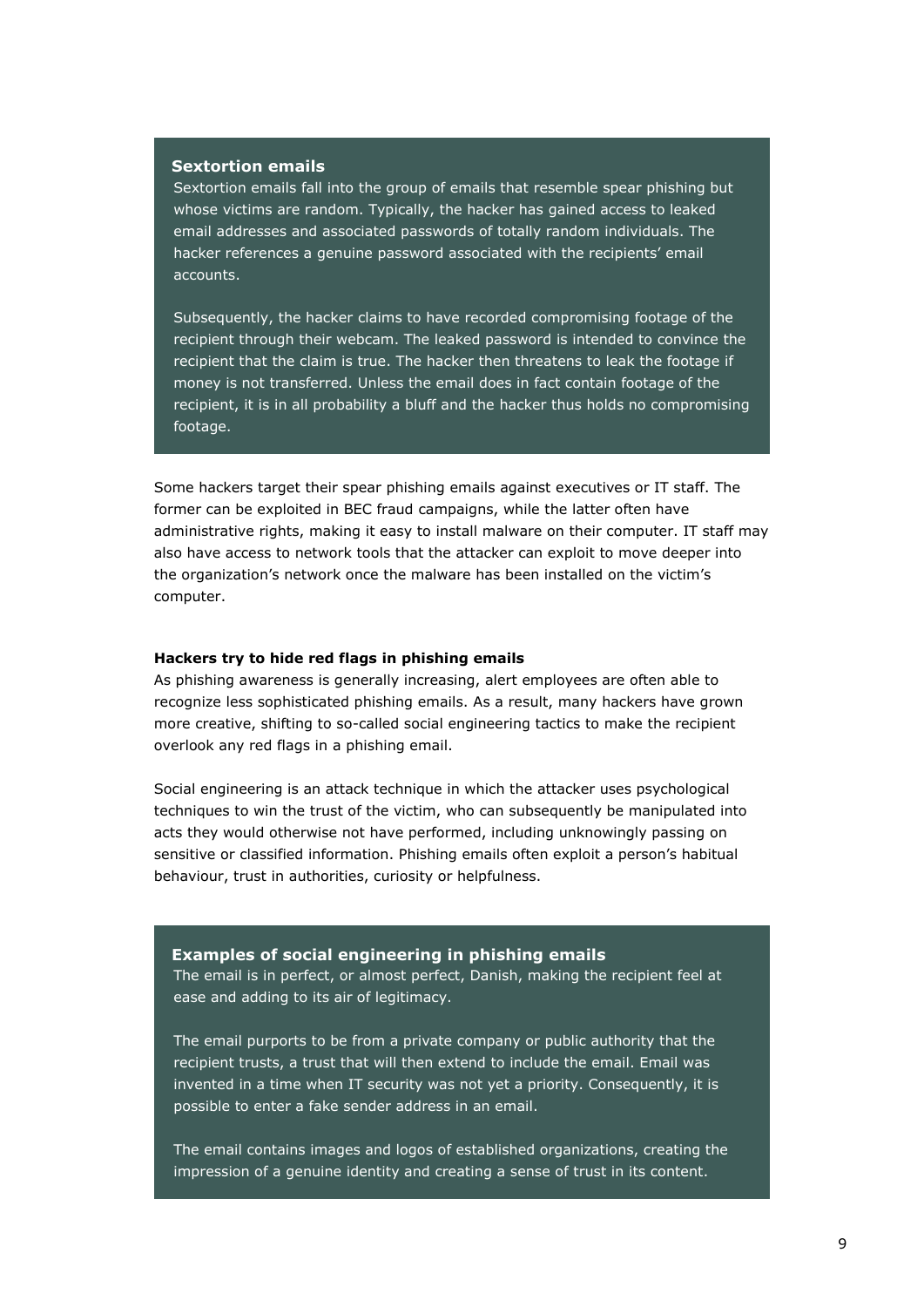Links and attached files have names that seem innocuous, cloaking their true purpose of directing the user to a malicious website. Many users are unaware that the name of a link can be different from the name of the website it points to.

The content requires immediate action, and the recipient is threatened with negative consequences if they do not react without delay. The hope is that the victim does not take time to assess the authenticity of the email.

The content appears very alluring, sensational or scary, evoking strong emotions that make the victim react without thinking.

The content refers to a subject that has a lot of media attention. The hope is that the recipient will be curious enough to ignore any warning signs and click on attached links or documents.

The email is short. The headline "Look here" or "Is this true?" in combination with a link or document plays on the curiosity of the recipient and contains fewer elements that may rise red flags.

#### <span id="page-9-0"></span>**Phishing is a shortcut to malware installation**

Three techniques in particular are favoured for compromise of company IT networks: compromise of usernames and passwords, hacking of company Internet-facing systems, and phishing. The CFCS assesses phishing to be the most common technique. It is a channel for both targeted and opportunistic attacks.

Ransomware attacks are often set off by a phishing email. This was the case when in April 2020, the company Danish Agro became the target of a ransomware attack in which the initial attack was conducted through a phishing email sent from an account belonging to a compromised sub-supplier.

Unless the hacker already has access to a valid username and password, giving access to the company's IT network, it will typically be easier for them to send malware via a link or an attached file in a phishing email than to scan an IT network for open ports and then hack their way into the company through any vulnerabilities in the underlying software. In the latter method, the attack surface may be limited, requiring sophisticated hacker competencies.

Conversely, phishing provides an extensive attack surface, corresponding to the total number of work-related and private email accounts that employees can access from their work computers. Moreover, a phishing email will often pass undetected through a perimeter firewall because the ports necessary to allow email traffic are open.

If an employee inadvertently opens a phishing email containing malware that can exploit a vulnerability in their computer, this will, as was the case with Danish Agro, often be but the first step in the cyber attack. The initial malware can create a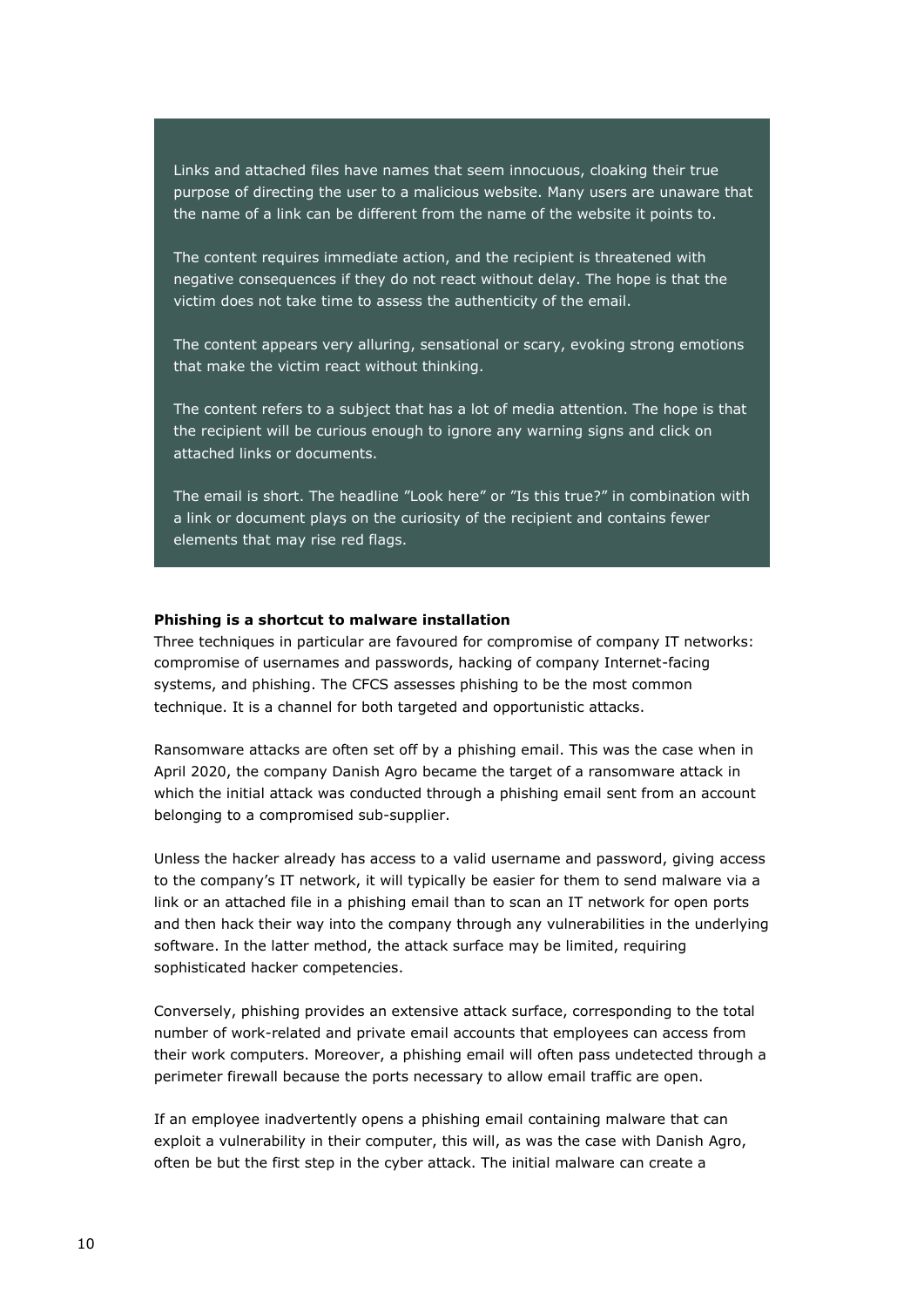backdoor to the computer that can subsequently be used by the hackers to download additional malware and hacking tools, or the access can be sold to other hackers.

### <span id="page-10-0"></span>**State hackers also use phishing**

Phishing is an effective way of gaining unauthorized access to a computer or Internet service, making it an attractive tool for states, for instance in connection with cyber espionage campaigns. The use of phishing is typically restricted to the initial stages of a cyber attack. It is only when the hacker has gained access to a computer in the targeted IT network that the advanced hacker tools will be deployed, giving the attacker a backdoor to the IT networks and the chance of disguising their presence and entering deeper into the IT network.

Cyber attacks, including phishing emails, by state actors will typically have the goal of collecting information of economic, military or political importance to the country. Though cyber espionage may target all types of public authorities and private companies, it mainly targets public authorities and organizations involved in foreign and defence politics; critical and research-heavy companies and institutions; and Danish representations abroad.

State actors often have access to significant resources, enabling them to launch targeted and large-scale phishing campaigns. A case in point is the 2018 indictment by the US Ministry of Justice of nine Iranians with ties to the Iranian state for their alleged orchestration of spear-phishing attacks against 320 universities in 21 countries, including Denmark.

According to the indictment, the Iranians targeted more than 100,000 professors worldwide with spear phishing emails in the period from 2013 to 2017. The content of the emails related to articles written by the recipients and contained links to websites that were of relevance to their research. In reality, one of the attached links led to a false login page resembling the one used by the recipient professor's university. This enabled the attackers to steal login credentials and gain access to the university network.

Back in 2015, the Danish Computer Security Incident Response Team (DKCERT), which monitors security on the research net, detected a phishing attack that was in all probability part of the above phishing campaign. The attack resulted in the compromise of passwords belonging to 25 employees at Danish universities.

#### <span id="page-10-1"></span>**Phishing emails may come from business partners**

The CFCS knows of several cases in which compromised email accounts belonging to Danish companies have been abused to disseminate phishing emails to their business partners in Denmark.

It is hard for the recipient to detect the fraud as the phishing email seems to originate from an employee or company known to and trusted by the recipient. This facilitates spread of the attack from a compromised email account in one company to an email account in another company where the attack can continue its path.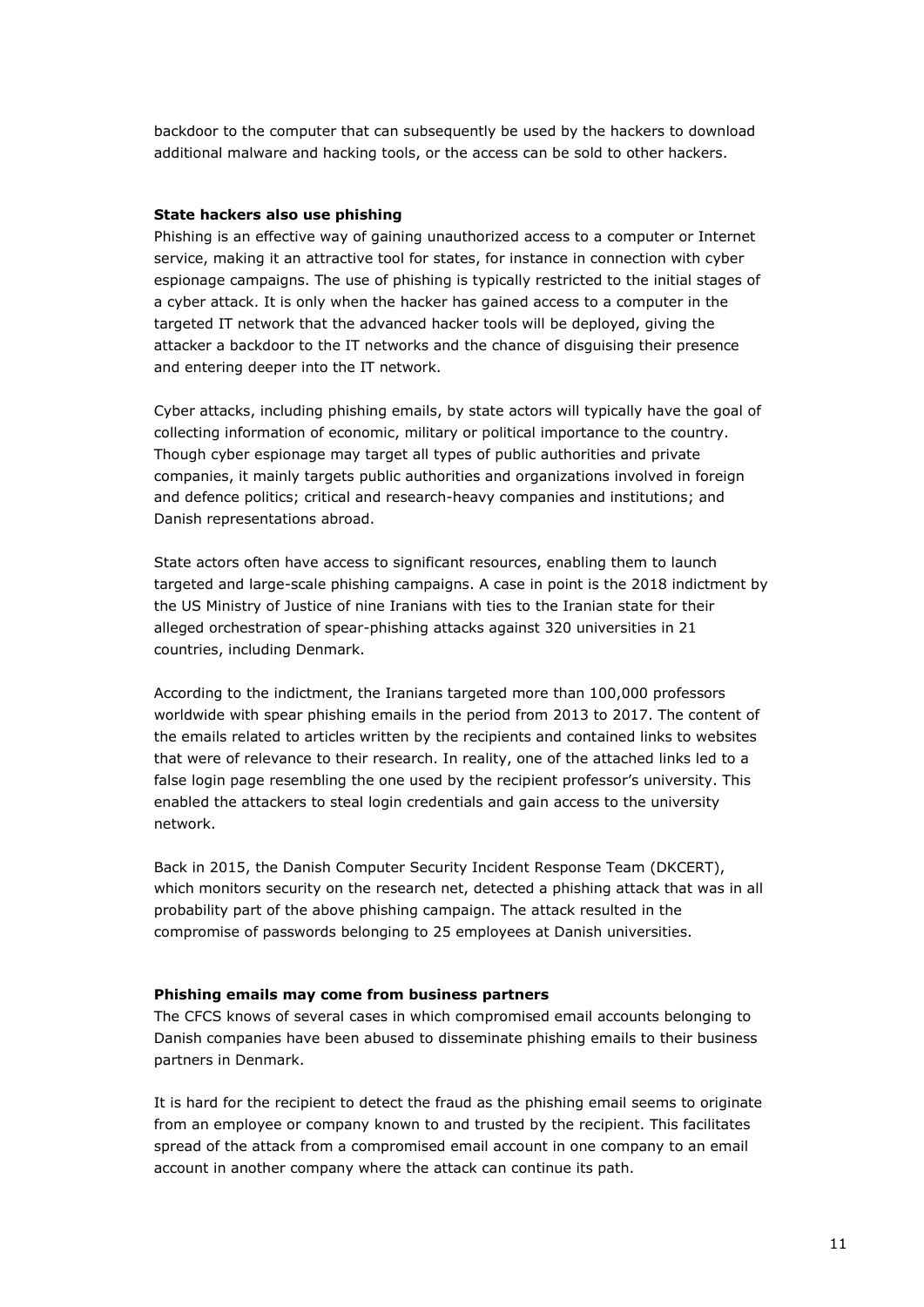If cyber criminals succeed in compromising an email account used for invoicing, they can send new fake invoices containing the criminals' own account numbers, or they can change the account number in already existing invoices. If already existing email correspondence is interspersed with fake emails, it will be particularly hard for the recipient to detect the fraud without specifically checking the account numbers. One way to avoid this type of fraud is to check that the account number is correct for each payment, regardless of whether the bank involved is Danish or foreign.

Inserting phishing emails into existing email correspondence usually requires manual drafting of the fake emails. However, in 2019, organized criminals started using automated systems to send out malware embedded in thousands of phishing emails posing as answers to already existing email correspondence. The content and recipient addresses of the fake emails had been stolen in an earlier compromise.

### <span id="page-11-0"></span>**Cyber criminals fish for company cloud email logins**

More than half of all large Danish companies use office tools and emails provided as cloud solutions. The CFCS assesses that company cloud emails are the targets of a persistent cyber threat and are popular targets of phishing.

The CFCS knows of several cases in which Danish companies' cloud solutions have been the targets of compromise attempts through phishing. Cyber criminals email company employees, sending phishing emails containing a link to a false login page to the company's cloud solution.

If an employee enters their username and password at the false website, the criminals gain access to their email account that can then be used as a launch pad for further phishing activities internally in the company or against clients and sub-suppliers.

Multi-Factor Authentication (MFA) provides the best protection against this type of fraud and makes it harder, but not impossible, to carry out the fraud. One of the methods used by hackers to bypass MFA includes sending a victim to a fake login page and then transferring the username and password to the real login page. Once the MFA code is sent to the victim and the victim enters the code into the phishing page, the hackers uses the code on the real website to gain access. To avoid any suspicion, the hackers send an error message to the victim that login has failed. The method is tricky in that it must be performed before the expiry of the MFA code. Also, the method only provides one-time access to the account.

According to Microsoft 99.9 per cent of the companies whose Office365 solution has been compromised do not use MFA, and globally only a modest 11 per cent of the companies have activated MFA. The CFCS assesses that in Denmark too, many companies and private email users still have not implemented MFA login.

#### Most phishing activities linked to organized crime

Cyber criminals do not need to build a phishing campaign from scratch themselves. Instead, it is possible for hackers to procure all the elements needed via an underground market created and driven by organized criminals who sell or rent out their tools and infrastructure to others who want to conduct phishing attacks.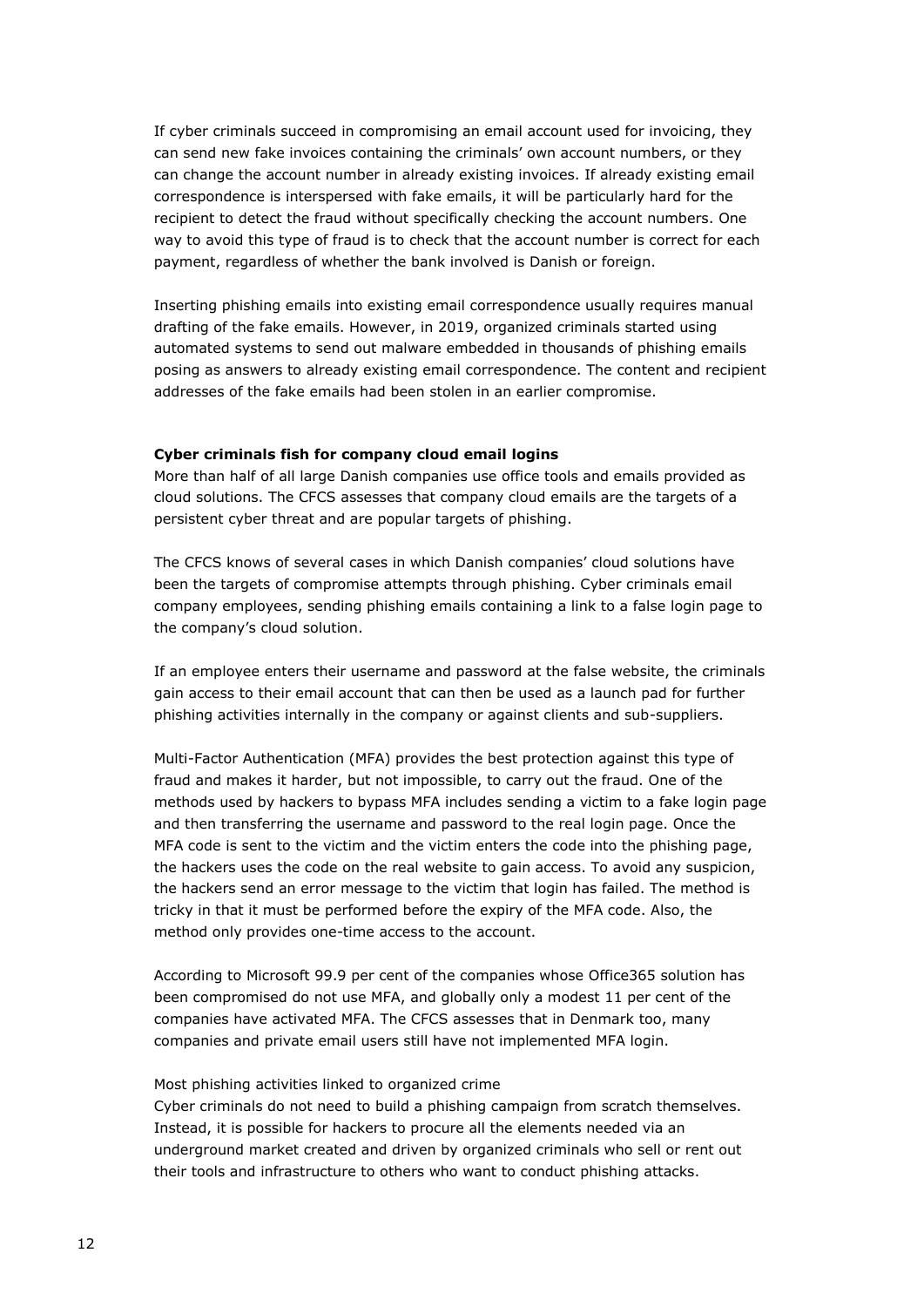Typically, these services can be paid for anonymously in cryptocurrency, and if the hackers' phishing attacks are successful, the stolen data and accesses can be sold to other criminals.

Victim email addresses and malware are thus for sale on the Internet, and the distribution of phishing emails can take place from a so-called botnet run by other hackers. Phishing websites are easily created by use of phishing kits, and companies offering so-called bulletproof hosting make it possible for hackers to set up and run phishing websites in a way that complicates authority intervention.

#### **Phishing kit**

Creating a false website that looks and functions as a real web shop or login page is no mean feat. Catering to cyber criminals that do not have such capabilities, special forums on the Internet offer phishing kits containing all the tools and services needed to set up and run a fake website.

Criminals without hacker competencies even have the option of buying so-called phishing-as-a-service online that involves the provider running the infrastructure needed for phishing attacks.

#### **Bulletproof hosting**

Bulletproof hosting denotes hosting providers that allow criminals to rent their servers for cyber-crime purposes. Typically, they ignore enquiries by public authorities or private companies that have been scammed, making it a lengthy process to take down phishing websites hosted in this way.

Authorities in several countries are trying to close down such hosting providers. In September 2019, German police thus shut down a hosting provider operating out of a former NATO bunker that contained 200 servers with illegal websites, etc. In October 2019, the Dutch hosting provider KV Solutions was shut down. Its transgressions included allowing criminals to set up false websites on its servers.

In addition to running a criminal supply chain in support of phishing emails, organized criminal groups are also responsible for many of the phishing emails circulating.

Emotet is an example of an infamous botnet run by organized criminals. In 2019, the botnet consisted of more than 120,000 infected Internet-connected devices. Following a drop in activities over the summer of 2019, which according to security company reports resulted in a global drop in the number of registered phishing emails of almost 40 per cent, activities have picked up again, and October and November 2019 registered a total of almost 11 million phishing emails from the network.

Reports from security companies tracking devices that are part of botnets show that botnets exist in Denmark too. Some Danish telecom providers are actively working to track and purge client units infected with botnet malware, which reduce the threat from phishing and other types of cyber crime.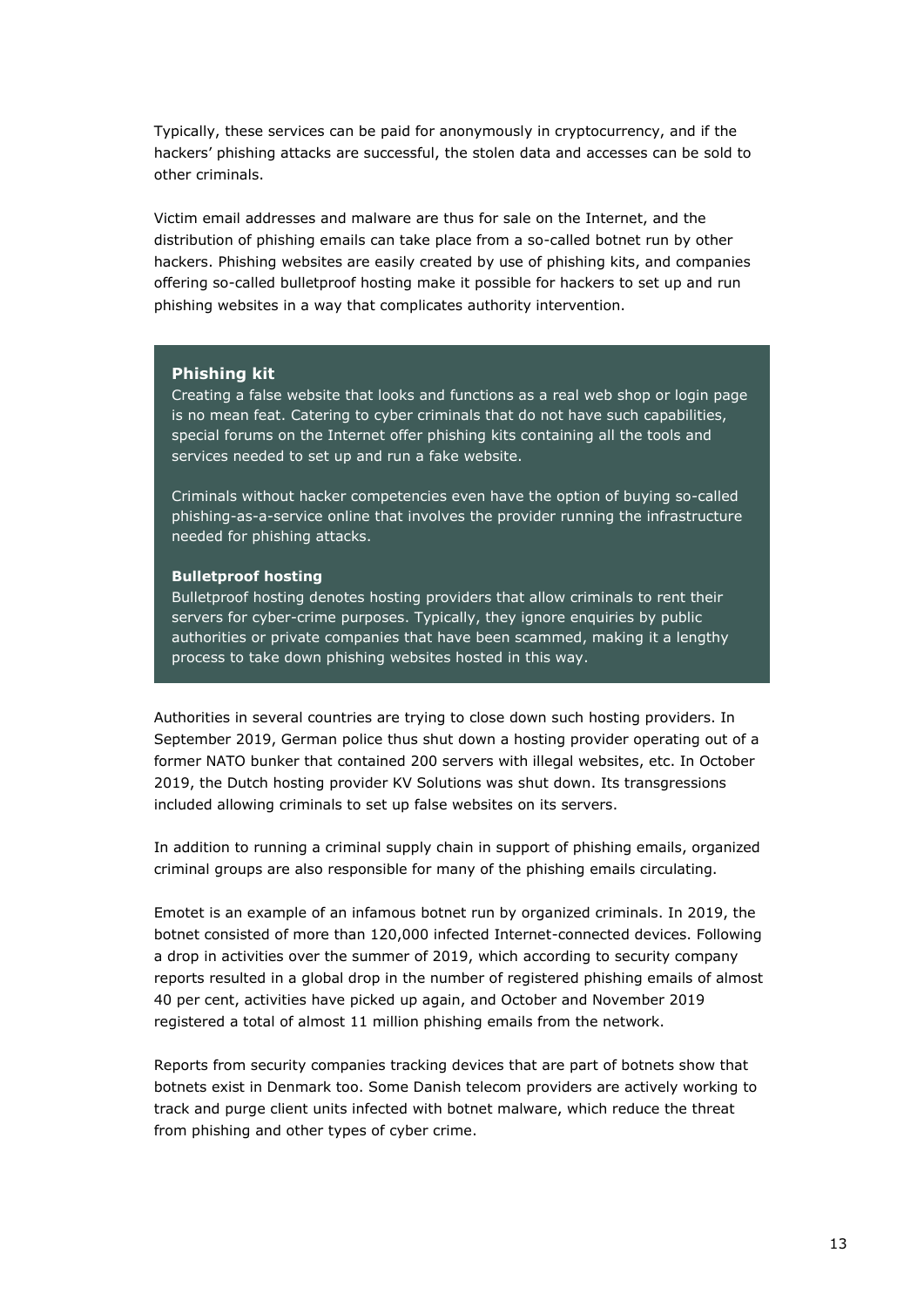#### <span id="page-13-0"></span>**Functioning email addresses coveted by cyber criminals**

Phishing requires access to functioning email addresses, making them, along with passwords, coveted by hackers.

Many legitimate online companies sell lists containing email addresses. They offer the buyer the opportunity to choose between country, sector, company or whether they are looking for email addresses belonging to executive staff. Such email lists are typically used in connection with marketing, but they may also be abused for phishing. Some services, such as hunter.io, offer the opportunity to search in databases with collected email addresses, facilitating searches on email addresses belonging to a certain company, etc.

Many email addresses are collected by software that scans websites, Internet forums and social media for email addresses. If the hacker wants to collect the addresses themselves, appropriate software is readily available online and can be downloaded from the Internet. As a result, email addresses that are exposed on the Internet may be particularly vulnerable to phishing and other unwanted emails.

Email addresses may also originate from companies and websites that offer a certain product or service for free, such as newsletters and reports, in return for the receiver typing in their email address to register for access.

Hackers often harvest email addresses from compromised citizens, companies or Internet services. The harvested addresses may originate from contact lists or client data. Hackers may either sell the addresses or use them in other attacks. Files containing compromised addresses are sometimes leaked on the Internet where hackers can collect and abuse them.

Leaked email addresses are abundant. The haveibeenpwned.com website contains almost 10 billion email addresses originating from data leaks. Private individuals and companies and public authorities can use the site to check if their email addresses have been exposed in a data leak. It is also possible to verify which company or Internet service is the source of the leak.

In spear phishing attacks, the hacker is ready to spend a long time probing for the targeted employee's email address. Maybe the information is listed at the company's website or spear phishing is sent to the main corporate email address in the hope that this will facilitate access to the target.

Hackers may also adopt a trial-and-error approach to guess the email address. Companies often use a fixed email syntax, and all the hacker needs to know is the name and email address of a random employee, gleaned, for instance, from the company's website. From there on, it is relatively simple to guess the email address of a specific employee, who may have been selected via Linkedin. As email systems will typically return an error message to the sender if an email is addressed to a nonexisting recipient, the hacker will have an easy time knowing when they have found the correct recipient address.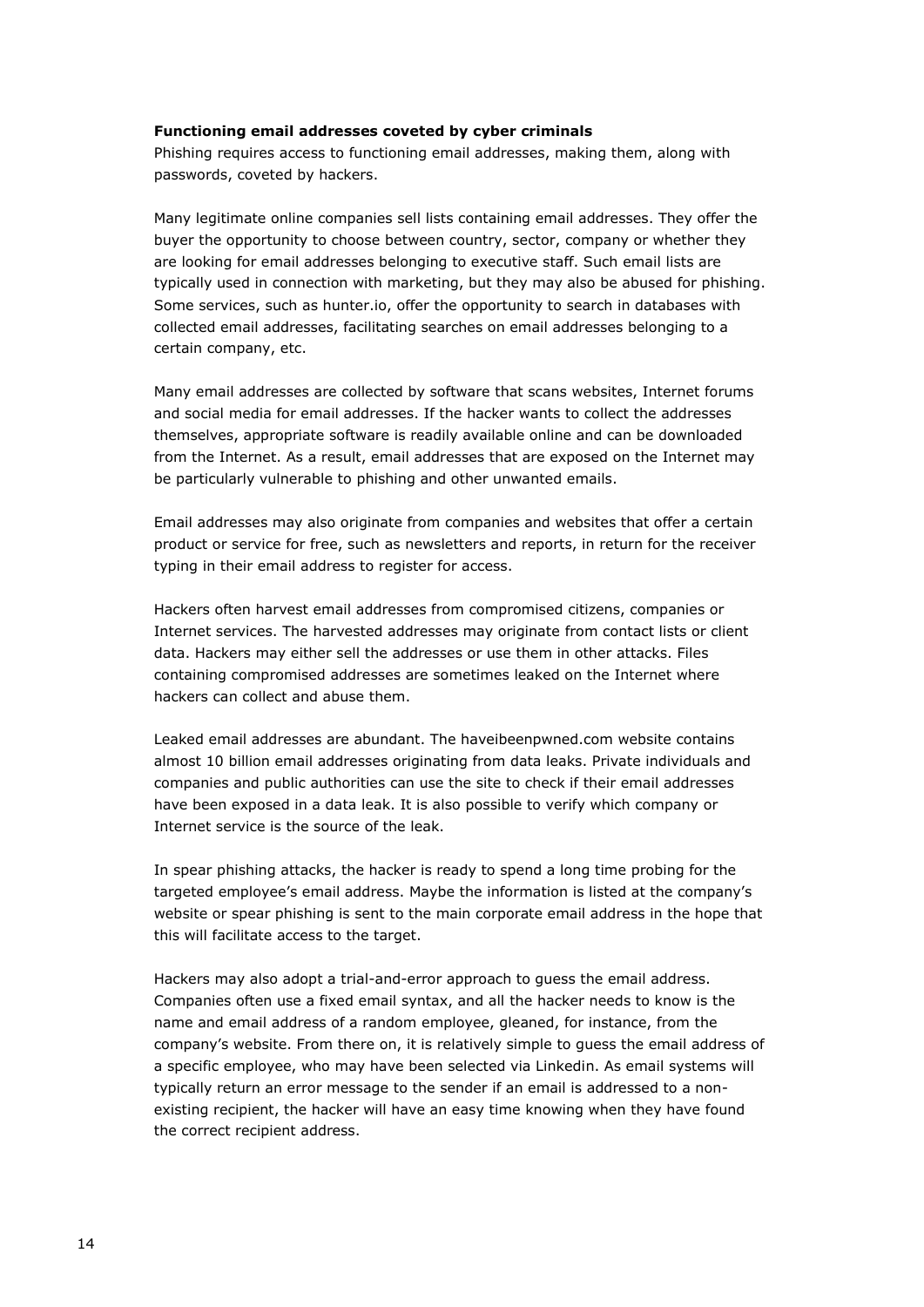The above method can also be employed to find additional valid email addresses in a specific company just by using a trial-and-error approach to guessing different email addresses for the domain in question.

# <span id="page-14-0"></span>**New phishing websites open by the thousands each day**

In 2019, the Anti-Phishing Working Group (APWG) detected 65,000 new phishing websites every month on average. Many of the fake websites are created using socalled phishing kits, with hundreds of new kits being detected each year. An example in point is a phishing kit targeting Office365 that has been used against Danish companies.

As new phishing websites are mushrooming, there will always be new fake websites that are unknown to email filters and security systems and thus avoid interception.

#### <span id="page-14-1"></span>**Plethora of new top-level domains exploited for phishing**

Phishing websites often impersonate legitimate websites to lure visitors into visiting them. As there are currently more than 1,500 so-called top-level domains – the website's last name if you will – fake websites may share the name of a real websites but use a different top-level domain, for instance .xyz instead of .dk. During the Covid-19 pandemic, the CFCS has thus assisted in removing the phishing website sundhedsstyrelsen.net that mimicked the Danish government website sundhedsstyrelsen.dk.

A few smaller countries such as Gabon in Africa and the Tokelau Islands, a dependent territory of New Zealand, offer free domains on their top-level domains .ga and .tk respectively. This is exploited by some cyber criminals to procure free domains for their fake websites.

Taking down fake websites may neutralize phishing emails Most phishing emails are used in combination with a fake and malicious website. Without the website, this kind of phishing email becomes harmless. Consequently, taking down phishing websites is essential in addressing the threat from phishing.

Public authorities and private security companies are continually working to catch and take down or block phishing websites. However, criminals are equally persistent in changing the names of the false websites, moving them to servers with new IP addresses, or obfuscating the code behind the false website. Alternative countermoves include phishing websites that are only accessible for a few hours or days while the phishing campaign is ongoing. A phishing website may thus only be open for a few hours before it shuts down, only to re-open a few days later.

Hackers may also obscure the presence of a phishing website by blocking the access to the site from IP addresses and domains belonging to security companies, network scanners, search engines, etc.

Phishing websites that only exist temporarily, that change their name or IP address, or whose existence is otherwise kept secret from authorities and security companies are hard to detect and take down.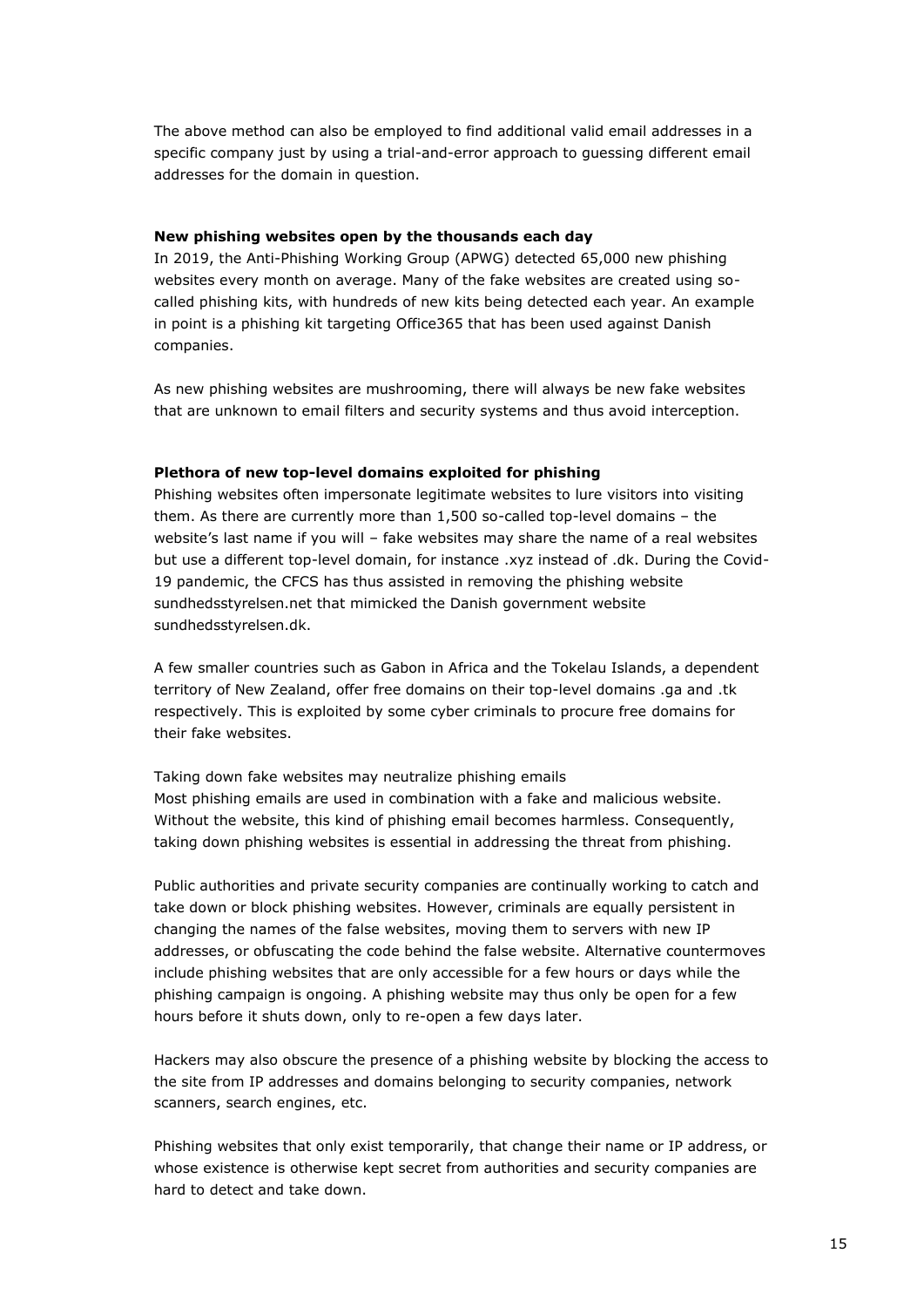## <span id="page-15-0"></span>**Many employees risk falling into the phishing trap**

The risk of an employee opening a phishing email depends on factors such as how professional the email looks and the level of phishing awareness training the employee has received. Staff involvement in the in-house phishing email defence is thus essential to protect public authorities and private companies against phishing attacks.

Tests by IT security companies show that approximately 30 per cent of staff members who have not received awareness training will click on links in phishing emails, while the number drops to around 10 per cent post-training. Recurring training may reflect in even lower numbers, though reaching zero per cent will never be realistic.

Around 70 per cent of staff members will click on links in spear phishing emails, and emails sent from an internal email account will be perceived as legitimate by most employees.

Strong cyber defence offers protection against phishing fallout Usually, corporate IT security depends on decisions and measures adopted by in-house IT security experts. However, when phishing emails do reach employee inboxes, the company's IT security is partially out of the hands of the in-house security experts and is instead depending on the employee choice whether or not to open a phishing email.

As email filters and awareness training are not sufficient to block all phishing emails on a daily basis, it is essential that the other in-house cyber defence measures are able to mitigate any fallout from a successful phishing attack.

A secure Domain Name System (DNS) service may thus block access to known malicious websites, while MFA can make it difficult to exploit stolen usernames and passwords, just as application whitelisting may prevent the installation of harmful software from attached files and websites.

If, despite the above measures, harmful software such as malware gets installed, antivirus and anti-malware systems can detect and remove the malware. Finally, sound administrative procedures may prevent payouts to fraudsters on the basis of phishing emails.

If the damage is done, measures such as logging, back-ups and effective contingency plans will help limit the impact on the organization.